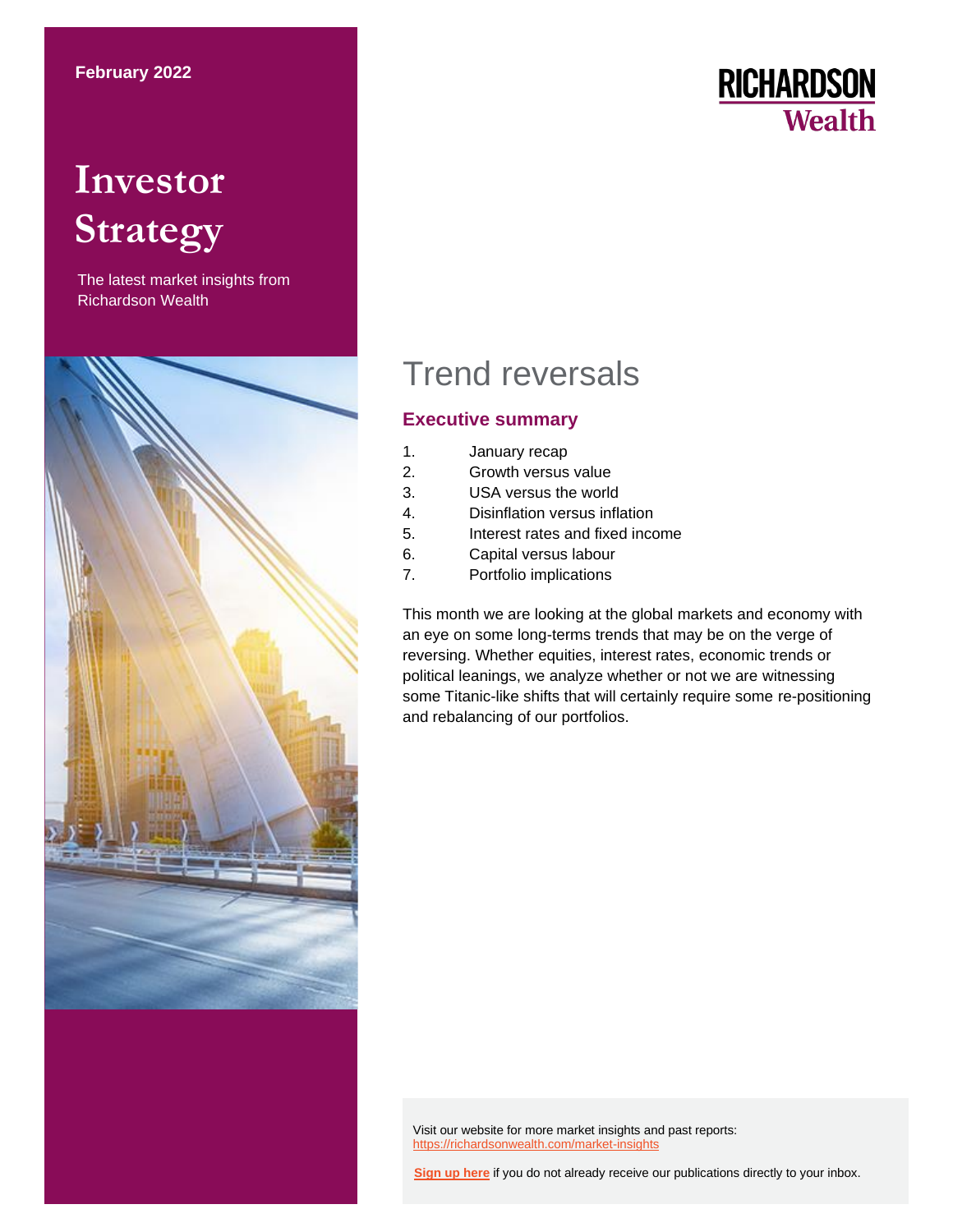### **Non-January effect: up by escalator, down by elevator**

2021 was a wild year for the markets, but investors were able to look past many concerns, leading to a solid performance for equities as a global vaccination effort contributed to re-opening economies around the world. December 2021 ended on a positive note despite Omicron becoming the dominant variant and threatening to shut down global economies once again. After a formidable run since March 2020, with the S&P 500 nearly doubling and the TSX up over 80%, markets finally answered the volatility door in January that had been knocking repeatedly. News, headlines and data that could have derailed equities throughout 2021 were finally heard, leading to massive selloffs in many markets and sectors in the month.

Last year's speculative fervor appears to have cooled, shifting the dynamics within the market. Throughout 2021, the Fed kept interest rates near zero and continued pumping billions of dollars into markets each month. This encouraged investors to seek out higher-risk assets and contributed to higher inflation. Investors were aware that the Fed's support would inevitably end, and when the Fed confirmed their plans and guided towards a schedule of such, the selling began. As the Fed eases its support, investors will once again need to focus more on whether fundamentals can support further gains. Closer to home, the Bank of Canada head faked and delivered one of the most hawkish non-hikes at their January 26 meeting. With rate hikes on the horizon and central bank support dwindling, bearish sentiment indicators were on the rise alongside volatility. Yields have been rising



and the benchmark U.S. 10-year treasury is again trading at cycle highs. With Treasury yields moving higher and the Fed viewed as moving aggressively amid persistent inflation, investors are heading for the exits from the largest Treasury Inflation Protected Securities ETF. Outflows last week reversed sharply from strong inflows over the course of 2020 and 2021.

Despite some broad downtrends, there were pockets of positivity in January. Energy and financials, the two biggest sectors of the TSX, overcame lossses in the other nine equity sectors to push the TSX to a win for January. Energy in particular has doubled over the last year and keeps moving higher. South of the border, it was a different story, with such a big weight to Info Tech, the U.S. took it particularly hard and was one of the worst performing among major global exchanges. Information technology, which was the darling of the pandemic, reversed course very quickly and pressured equity markets.

| Jan 2022 Returns: What Your Made of Matters |           |                    |                    |        |  |  |
|---------------------------------------------|-----------|--------------------|--------------------|--------|--|--|
|                                             | S&P/TSX   |                    | <b>S&amp;P 500</b> |        |  |  |
| <b>Sector</b>                               | Return    | Weight             | Return             | Weight |  |  |
| Energy                                      | 12 49%    | $14\overline{8\%}$ | 18.97%             | 34%    |  |  |
| Einancials                                  | 3.56%     | 33.5%              | $-0.08%$           | 11.3%  |  |  |
| <b>Cons Staples</b>                         | $-2.69%$  | 3.6%               | $-1.52%$           | 6.1%   |  |  |
| <b>Utilities</b>                            | $-2.32\%$ | 4.5%               | $-3.31%$           | 2.5%   |  |  |
| <b>Industrials</b>                          | $-2.86%$  | 11.7%              | $-4.76%$           | 7.8%   |  |  |
| <b>Comm Services</b>                        | 1.60%     | 4.8%               | $-6.38%$           | 10.0%  |  |  |
| <b>Materials</b>                            | $-3.39%$  | 11.2%              | $-6.86%$           | 2.5%   |  |  |
| <b>Health Care</b>                          | $-9.17%$  | $0.7\%$            | $-6.90\%$          | 13.1%  |  |  |
| Info Tech                                   | $-20.36%$ | 8.6%               | $-6.92%$           | 28.7%  |  |  |
| <b>Real Estate</b>                          | $-5.96%$  | $2.9\%$            | $-8.54%$           | 2.7%   |  |  |
| <b>Cons Disc</b>                            | $-2.06%$  | 3.6%               | $-9.70%$           | 12.0%  |  |  |
| Index                                       | $-0.59%$  | 100.0%             | $-5.26%$           | 100.0% |  |  |

If the reversals in January were tough to stomach, it may be time to revisit your risk profile. Make no mistake, with bonds and equities down, even well-balanced portfolios suffered in January. Correlations in international markets have been high as well. That said, with the long running trends that have been in place, giving rise to big sector concentration in the US index, it is easy for a portfolio to have become concentrated. Looking around the world, from growth to value and amongst industry sectors, there have been plenty of pockets of relief. We will be watching the "January Effect" to see if this is one of those years.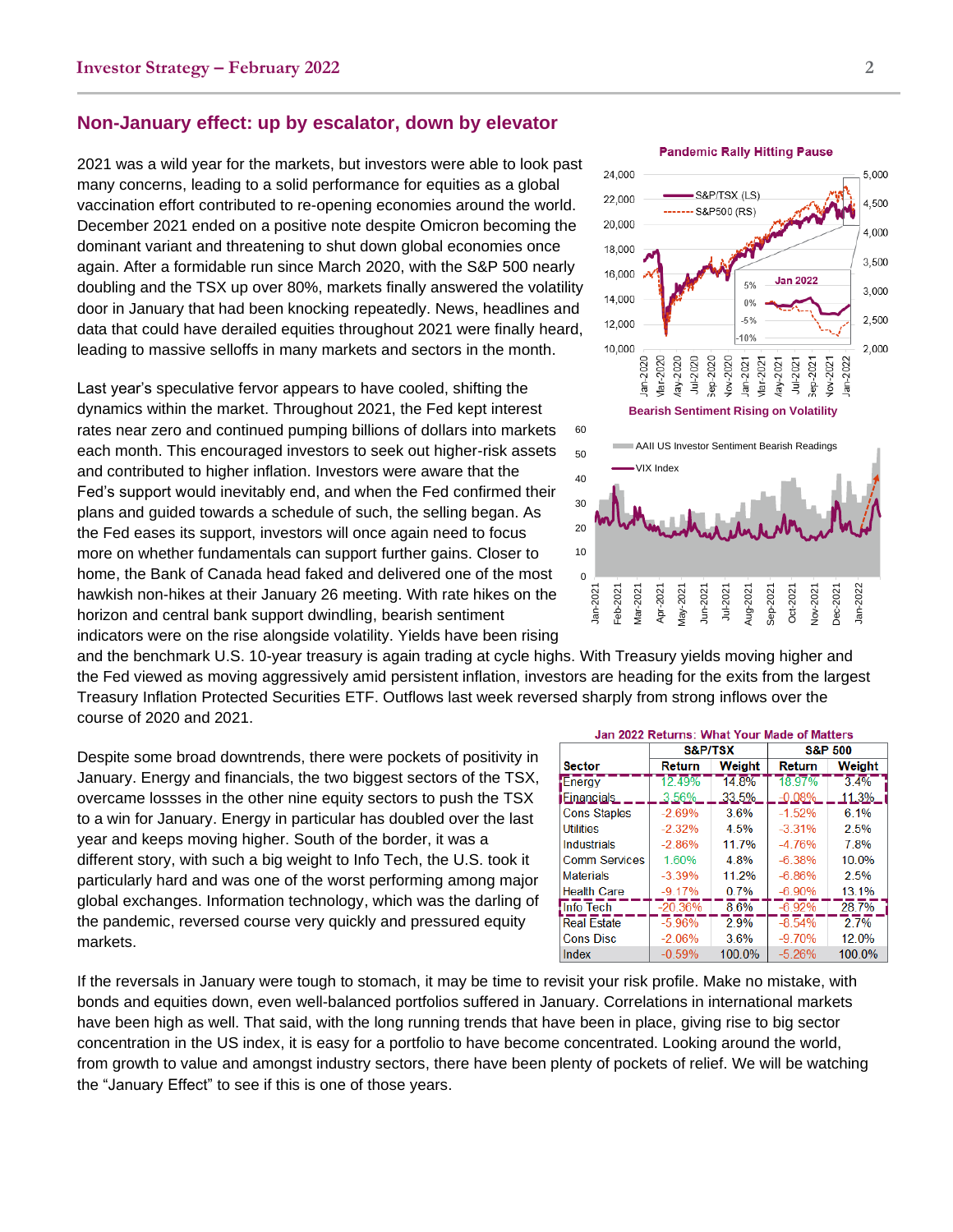#### **Growth or value, or just not growth**

The last few years have been anything but typical. In a normal world [whatever that is], growth tends to outperform value when earnings growth and/or economic growth is weak. Lower overall earnings growth causes those companies that can still manage at an above-average pace to become more valuable. Think of it like a scarcity premium for growth. When earnings growth is plentiful, most companies are growing nicely, so you can find it just about anywhere. That is one of the core reason growth dominated value during the 2010-2019 period. Economies were sluggish coming out of the credit-driven recession. Earnings growth during the period was about 9% on average, compared to 14% and 17% in the previous two cycles.

You can also see this relationship looking at the average performance of growth versus value in years when overall market earnings or economic growth is above or below trend. When growth is abundant, value tends to win. When growth is scarce, the growth investment style wins.



Calendar year periods 1975-2021

This certainly does not explain 2021 which had very strong earnings and economic growth, yet the growth style outperformed value. The pandemic-induced behavioural changes had all of us spending more time at home, consuming more home media, upgrading our personal networks (Wi-Fi, not circle of friends), less in person shopping, improving our homes and buying more gadgets. This disproportionately supercharged the growth investment style given the largest companies in the S&P 500 Growth index are Apple, Microsoft, Amazon, Alphabet, Meta, Tesla, Nvidia and Home Depot. Yes, Home Depot is #7.

**There are three reasons why 2022 and beyond will make it extra challenging for this growth outperformance trend to continue**. First, the overall economy is opening up, more in some countries than others. Society's desire to become more mobile again appears to be outweighing pandemic fears. End result: spending will likely start to migrate away from pandemic-focused goods to more normal consumption. We are done spending more money on wifi and streaming services. If you purchased a car, RV, iPad, you likely won't be buying another one in 2022 or 2023. Even if spending patterns don't rush back to normal patterns, the growth trajectory of pandemic spending has already, or will likely crest in 2022.

At the same time, economic growth and earnings growth are expected to remain above average (those are the second and third reasons). True, they are both starting to decelerate, but the economic pace of growth is still going to be healthy in 2022. Add inflation, which values a dollar of earnings today higher than one in the future helping value more than growth, and things are stacking up pretty good for this overall trend of the past decade to reverse.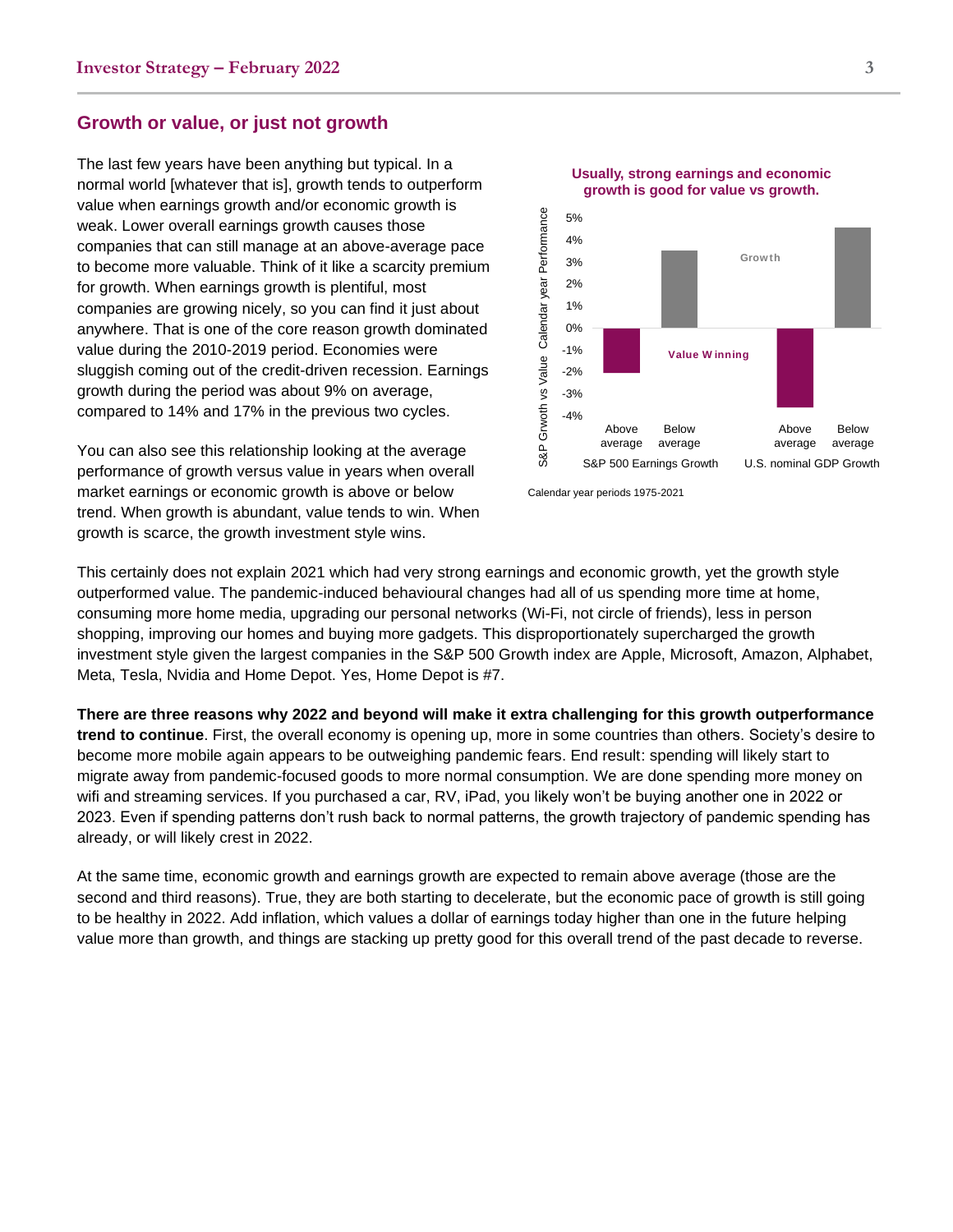**Focus on value or not focus on growth** – This is a bit more of a philosophical question. Value and growth is a standard approach to break the market down into two large groups based on earnings or valuation metrics or factors. But there are other ways to slice up the market: quality, low volatility, momentum, size, etc. So, is this the time for value or is it simply just a tough time for growth?

We are less confident answering this question. It could very well be the time for quality, or small caps which have lagged considerably in the past year. It is an easier assertion that growth is more at risk with stretched valuations (chart), index concentration, and given the previous points above. Value remains reasonably priced after a decade of underperformance, so there seems to be a decent margin of safety, at least relatively.

**Portfolio implications** – There will likely continue to be a battle for market leadership as this year progresses. After a decade of outperformance and such a high concentration of growth companies in many indices, especially the U.S., don't expect growth to go quietly into the night. If there is a longer term rotation out of growth and into value, it will have a very negative impact on some markets and a positive impact on others. Canada and Europe, relatively, have much greater tilts towards value and less growth than many other markets. Go Canada!! Obviously, the U.S. S&P is a growth market, and we can see what happens when one of the big growth names stumbles after Meta (aka Facebook) missed expectations and sent the market tumbling. Within the U.S. , tilting more towards dividend -paying companies reduces the growth exposure . Even using an equal -weighted ETF has helped to reduce the impact of the growth names that have grown to be giants over the past decade of outperformance.



**Relative valuations still stretched**

Price to earnings

Price to earnings



#### **Growth vs. Value (2000 to Today)**



Rolling 3-year return: Russell 1000 Growth and Russell 1000 Value, calculated monthly.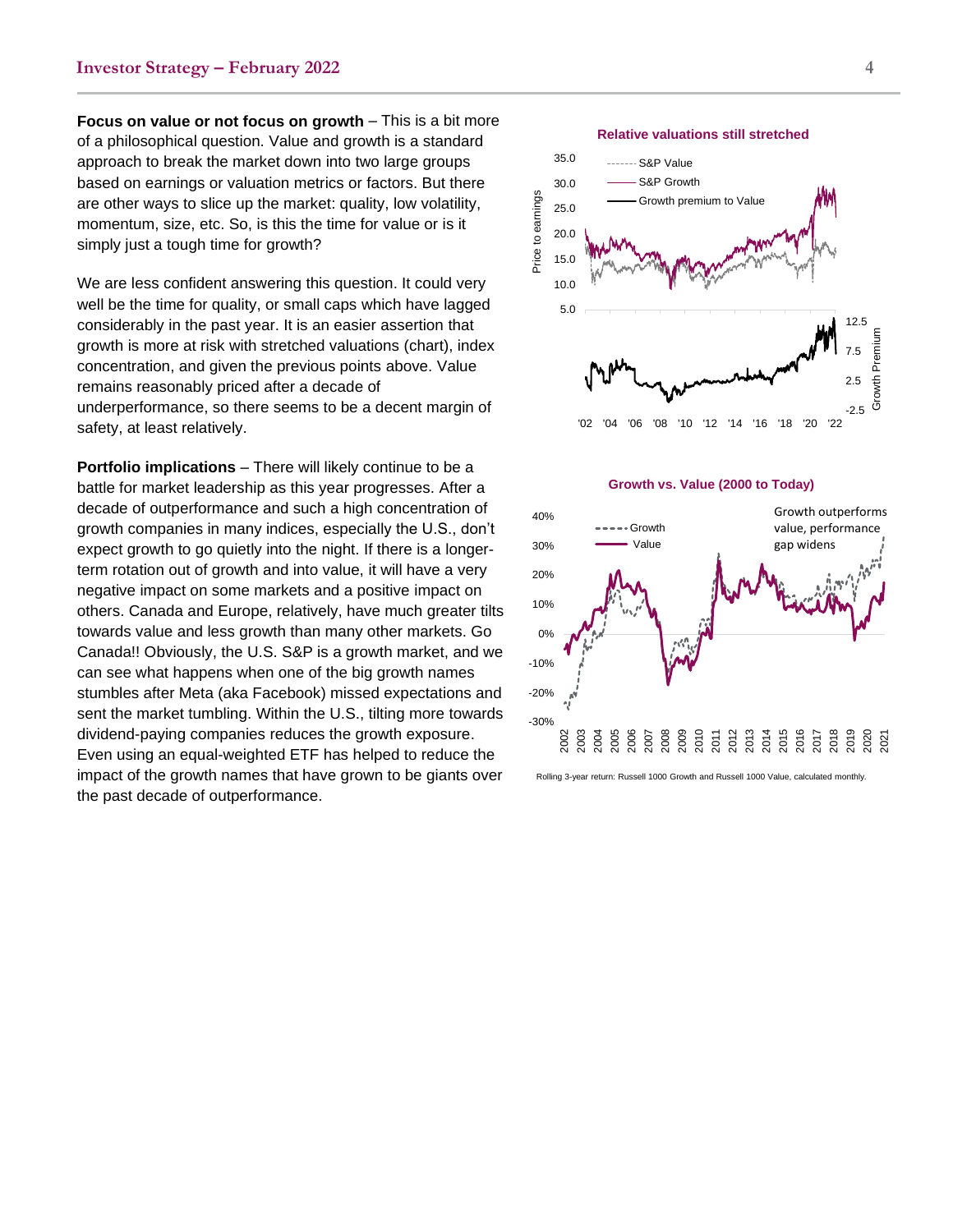## **The U.S. versus the world**

### **A bifurcated start to the twenty-first century**

The first decade of the twenty-first century was marked by U.S. equity underperformance which was bookended by the aftermath of the tech bubble and the great financial crisis – a painful period for investors. The second decade saw a record bull market run that would take markets to new highs and specifically send U.S. equities soaring. As the chart shows, relative to Canadian and international developed markets, the U.S. outperformed mightily in the 2010s. Between January 2010 to December 2020, the S&P 500 index returned 16.0% on annualized basis (C\$), while the S&P/TSX Composite and MSCI EAFE returned 6.7% and 7.5% respectively. This in comparison to the 2000s when the S&P500 index declined - 4.0% in C\$ (-1.0% in US\$).

As discussed above, the performance between growth and value styles also diverged, with growth lagging in the 2000s, then regaining the lead through the end of 2020/21. The shared performance path between U.S. equity and growth style should not come as a surprise given the strong technology sector relative to their global peers. In contrast, Canadian and International equity markets have higher exposure to more cyclically sensitive sectors such as financials, energy, materials, and industrials, which tend to be the stomping grounds for value-oriented investors (lower P/E, PB, higher distributions, etc.). As the chart shows, Canada's concentration in cyclically sensitive sectors is stark, with over one-third of its equity market allocated to financials alone, followed by 15% to energy. Today, U.S. technology constitutes nearly 30% of the S&P 500, compared to just under 9% in both the Canadian and International (EAFE) indices. The significant overweight will therefore drive the over/underperformance of the U.S. market relative to Canada and International; hence **as goes growth, so goes the U.S. equities.**

#### **What comes next?**

If we've learned anything over last two years, it is that the future is unpredictable. Although that doesn't mean we throw our hands up in the air either and hope for the best. Even before the pandemic, there were signs we were in the very late stages of the bull market, including lofty equity valuations, the length of the run, an inverted yield curve and credit spreads near historical lows.

At the time, we remained cautious and reduced our credit exposure (specifically high yield) and trimmed our marketcap-weighted exposure in favour of equal-weight. Admittedly, these "calls" seemed premature if it wasn't for the



**US vs. Canada:** Performance difference of the S&P 500 ETF and S&P/TSX ETF **US vs. EAFE:** Performance difference of the S&P 500 ETF and MSCI EAFE ETF

**Sector Exposure by Market**



**U.S vs. the World Over the Last Two Decades**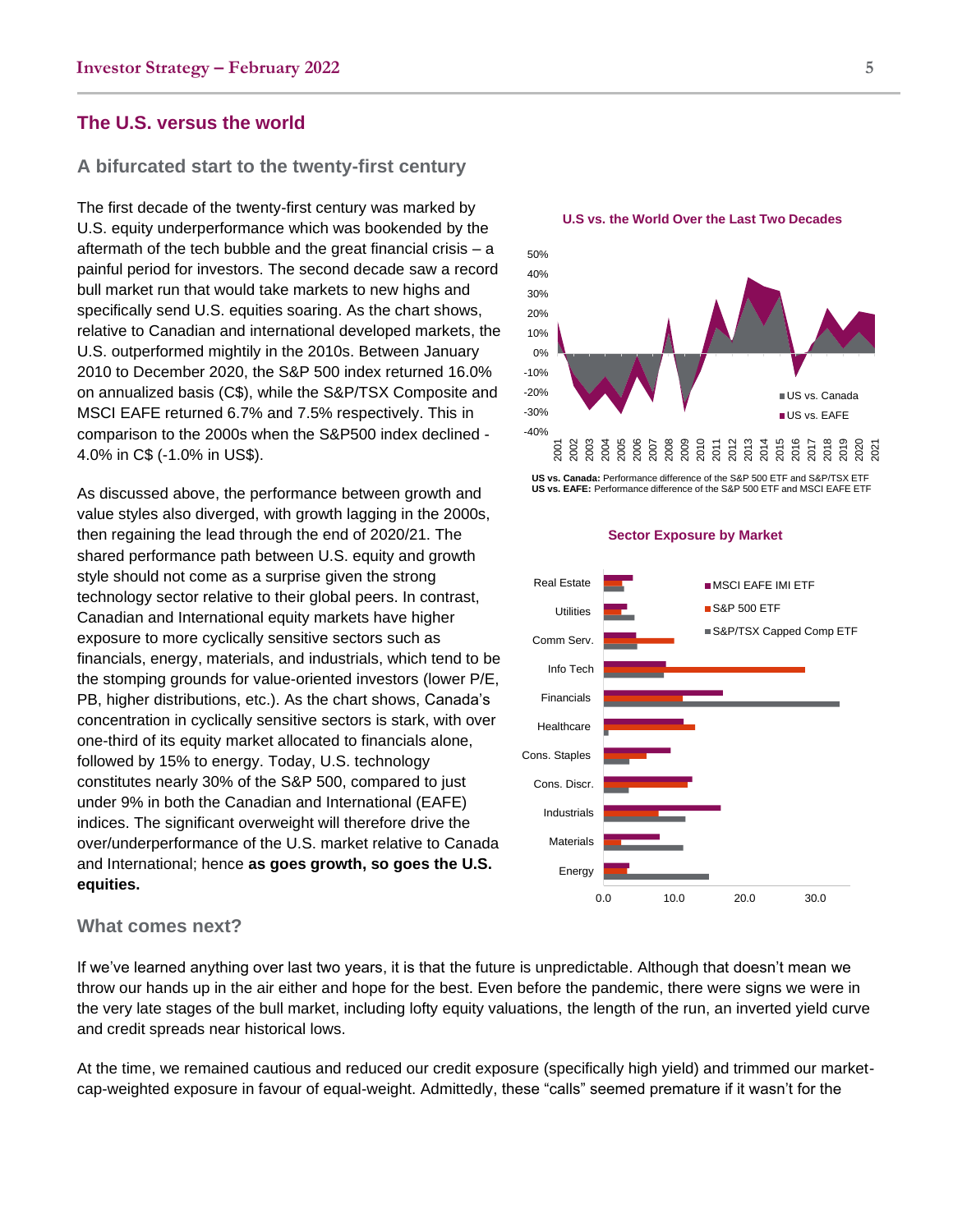pandemic-induced correction that ensued. We can't say we knew all along, but we did assess the potential implications of the aforementioned "risks" and acted accordingly.

We don't have a crystal ball for this year or the next, whether for the path of COVID or the markets. However, we can look at the current "risks" in the market (or opportunities, depending on your vantage point) and thoughtfully adjust the portfolio to prepare for the potential outcome.

### **Lofty valuations, rising yields, and the "catch-up" trade**

We think several factors may make global ex-US equity investments compelling including high U.S. equity valuations, rising rates and a global output gap that is still below potential, thereby giving global economies the opportunity to catch-up.

**Valuation and rising interest rates.** U.S. stocks, led by technology, have been propelled by factors such as the pandemic recovery, solid corporate earnings, a favourable low yield environment and 'animal spirits' for growth. As a result, the valuation spread between the U.S. and Global equity markets have widened. However, 2022 estimates have the gap narrowing as these favourable tailwinds begin to wane, or in some cases reverse. This should help pave the path for more cyclically sensitive regions to perform well. This is already playing out in January as technology stumbled while energy soared, leading Canadian equities to a positive January while peers lost. While one month does not spell the demise of the U.S., headwinds have rattled the

market. Valuation concerns, rising rate, and waning investor exuberance are not anomalous factors, but ones that will ebb and flow throughout the year as Central Banks look to manage inflation concerns with tighter monetary policies. Meanwhile, higher inflation should bode well for the energy sector, while higher interest rates should benefit financials due to higher lending margins. As Canadian and International equity markets have more exposure to these cyclical sectors they should benefit in this environment.

2007 2008 2009 2010 2011 2012 2013 2014 2015 2016 2017 2018 2019 2020 2021 2022

**Catch-up trade.** The U.S.-led recovery from the pandemicinduced recession was nothing short of remarkable. After falling sharply in 2020, the IMF estimates the U.S. closed its output gap in 2021. In contrast, Canada and the European Union are still operating below their potential, leaving room for both economies to catch up, good news for their equity markets.

Admittedly, near-term risks that could derail economic growth in Canada and the EU remain, including more pandemic restrictions and ongoing geopolitical tensions which have the potential to exacerbate Europe's already precarious position

as they grapple with skyrocketing natural gas prices and shortages. However, the factors that have the potential to weigh heavily on U.S. equities including higher valuations, and higher rates will not disappear nor correct overnight. This may be an opportune time to pare back U.S. equity overweight on strength and redeploy to more cyclically sensitive regions on weakness.



**Forward P/E Ratio**

S&P500 S&P/TSX MSCI EAFE



Forward P/E estimate 12/2022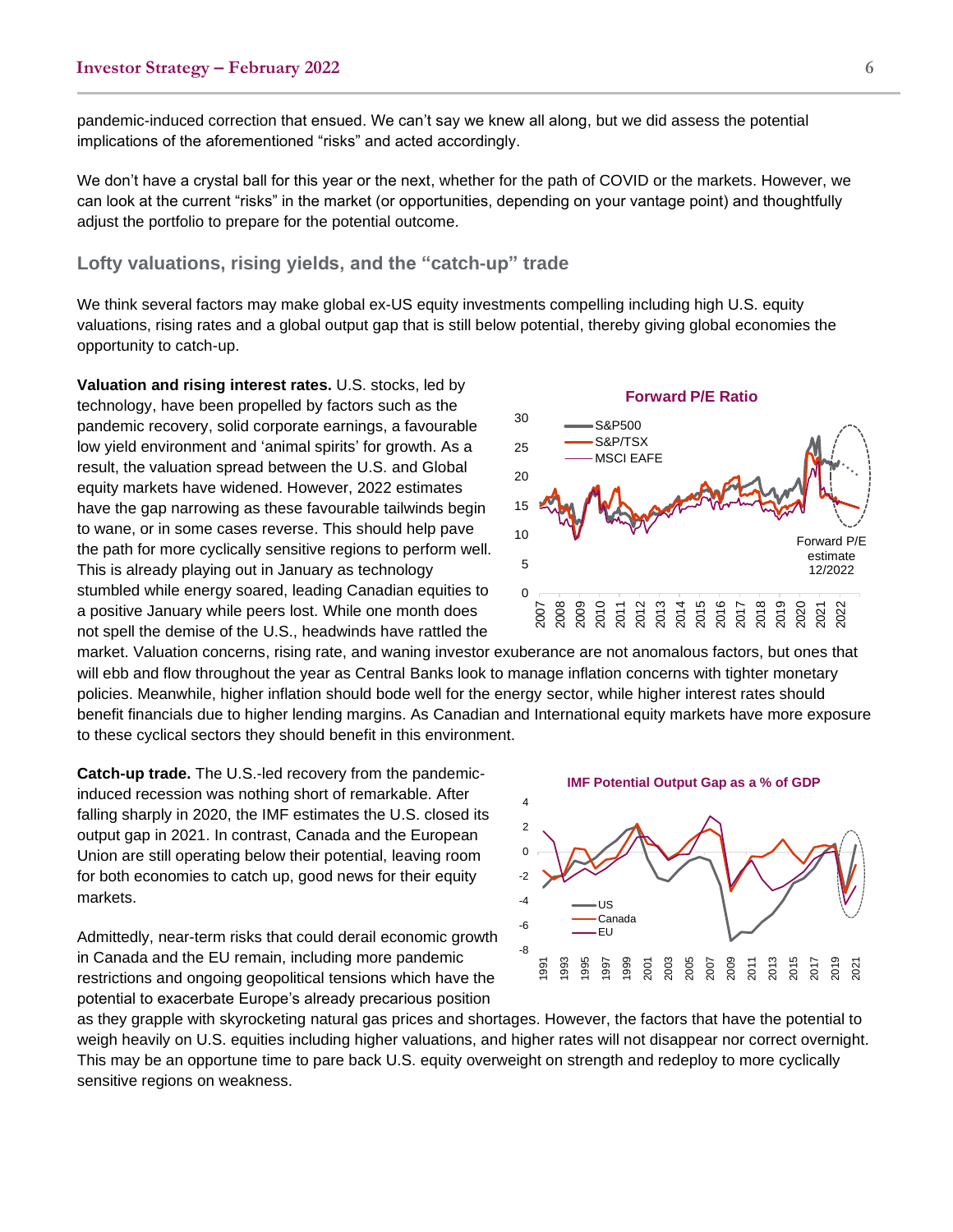# **Disinflation versus inflation**

We have spilled a lot of pixels over the past year in our Market Ethos and other publications about the potential transition from a disinflationary environment to a more inflationary one.

The bulk of the debate is around whether the true trend has changed, or if we are just experiencing a short-term spike in inflation, largely amongst parts of the economy that have been strained by the changing spending preferences because of the COVID pandemic. The shift in spending from services to goods has put enormous stress on supply chains, housing, and goods. Of course, prices rose. We are quite confident that good shortages will be followed by gluts. That's generally the way capitalism works. Life will return to normal, and people will start spending on services as well as supply-constrained goods.

However, what if globalism had already peaked, or was in process of peaking? The less expensive areas of the world exporting their deflation may have been coming to an end anyway.

What if the demographic push of the huge millennial cohort finally entering the family building years, with associated spending, is changing the winds of inflation?

This is before we even get into the labour force participation. Presumably, supply and demand of labour will have similar dynamics as the supply and demand of goods do, so what should we make of the decline in the participation rate? Will this push wages higher, creating a re-enforcing loop of inflation? Was the 20 year trend in participation decline reversing before COVID, and the government subsidies that resulted sent everyone home?

We get into the labour argument below (capital versus labour), but we do see the potential for wage inflation to resume, given different political leanings and a groundswell of populism throughout the world.

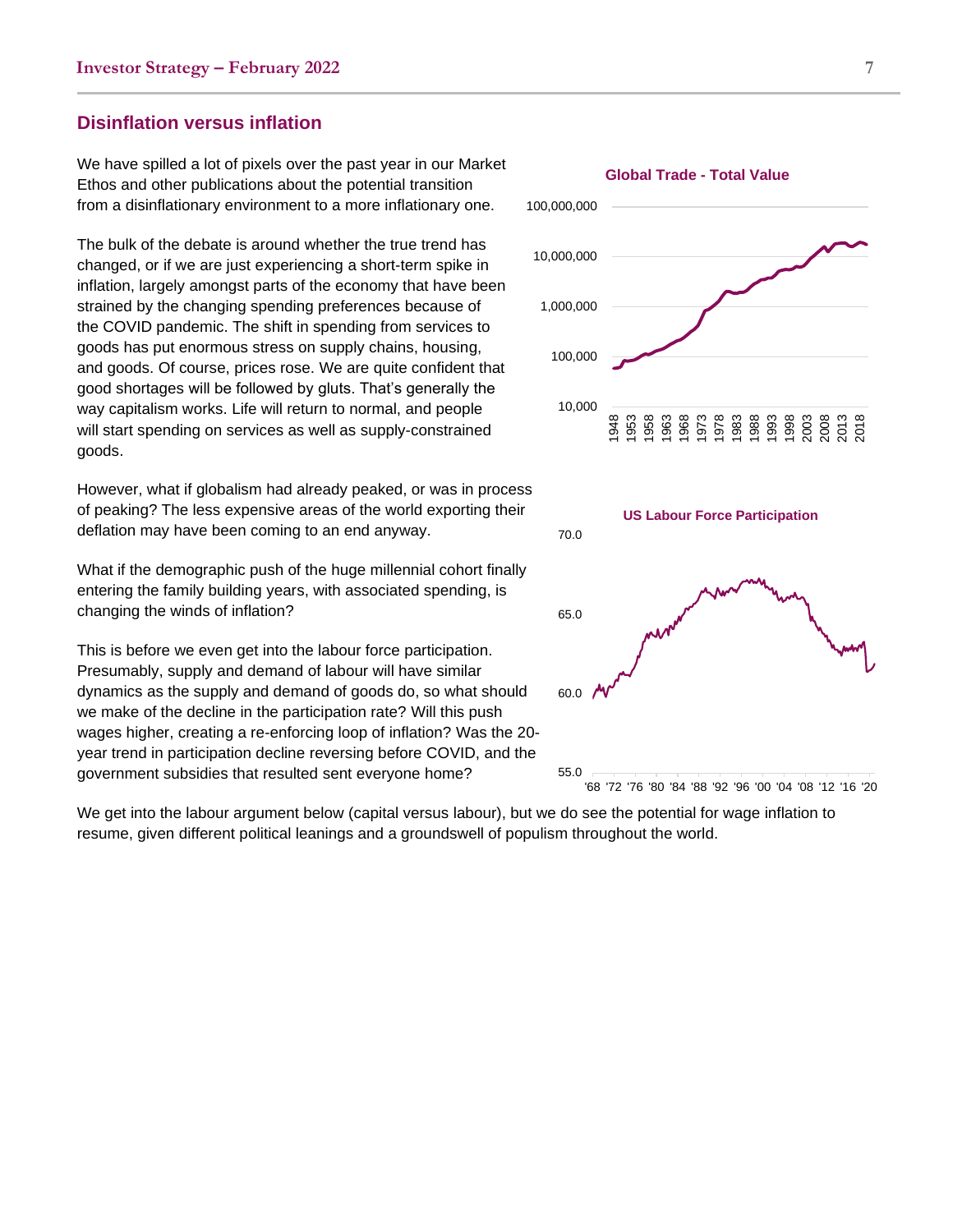#### **Taking away the punch bowl**

After almost two years of extraordinary monetary easing, central banks around the globe have embarked on a tightening cycle.

Although not the first to move (the Bank of England and the Reserve Bank of New Zealand have already raised rates), the Bank of Canada (BoC) is a step ahead of the U.S. Federal Reserve. The BoC specifically announced at its January meeting that it has decided to end its commitment to hold the policy rate at the lower bound, and that looking ahead, it expects rates will need to increase. As Table 1 shows, the market now expects the BoC to raise rates as many as six quarter points from the current 0.25% by year end.

Additionally, although the BoC ended its outright purchase program in October, it has continued to purchase approximately \$5 billion of bonds each month, reinvesting to maintain the overall level of its holdings. This is also about to reverse. In last week's statement, the BoC noted "it will keep its holdings of Government of Canada bonds on its balance sheet roughly constant at least until it begins to raise the policy interest rate. At that time, the Governing Council will consider exiting the reinvestment phase and reducing the size of its balance sheet by allowing roll-off of maturing Government of Canada bonds." With a rate hike coming soon, it is expected the balance sheet will start to shrink as well. Meanwhile, the Government of Canada continues to run significant, debt-funded deficits.

For fixed-income investors, higher interest rates and excess bond supply sounds like a scary proposition. It is worth pointing out however that the Canadian bond market has already priced much of this in. As Chart 2 highlights, rates have already moved higher, led by the short end, leading to a flatter yield curve. This is what has led to a -4.8% loss for the FTSE/TMX Universe Bond Index over the past year. Further, if we look at the past six rate hike cycles in Canada, 10-year bond yields ended lower in four of them. 30-year bond yields ended lower 5 of those periods. Finally, even the BoC has noted that the effect of the bond-buying

0.00 0.25 0.50 0.75 1.00 1.25 1.50 1.75 2.00 Jan-20 Mar-20 May-20 Jul-20 Sep-20 Nov-20 Jan-21 Mar-21 May-21 Jul-21 Sep-21 Nov-21 Jan-22 **?**

**BoC Target for the Overnight Rate**

**Canada Overnight Index Swaps - Rate Hike Probability**

| <b>Meeting Date</b>   Implied Rate |          | <b>Change</b> | $\#$ of 0.25% Hikes |
|------------------------------------|----------|---------------|---------------------|
| 02-Mar-2022                        | 0.50%    | 0.31%         | 1.3                 |
| 13-Apr-2022                        | 0.76%    | 0.57%         | 23                  |
| 01-Jun-2022                        | $0.97\%$ | 0.78%         | ৭ 1                 |
| 13-Jul-2022                        | 1.23%    | 1.05%         | 42                  |
| 01-Sep-2022                        | 1.29%    | 1.11%         | 1 A                 |
| 26-Oct-2022                        | 1.55%    | 1.37%         | 55                  |
| 07-Dec-2022                        | 1.78%    | 1.59%         |                     |



program on yields was estimated to be modest and transitory. While ending QE will help to push rates higher, this is part of the overall shift in rates, and is not expected to be overly significant.

We are starting to see some decent value in bond markets again. Investment grade bonds over five years have yields over 3%, long provincial bonds are approaching that level, while long corporate bonds are even higher. This is providing decent real returns, given long-term inflation expectations still below 2.0%.

Therefore, it is time for investors to consider looking at fixed income again, especially longer duration bonds. The returns from the asset class will likely remain shy of what equity markets may return, but they should exceed the returns on cash. This argues strongly for an allocation out of the curve.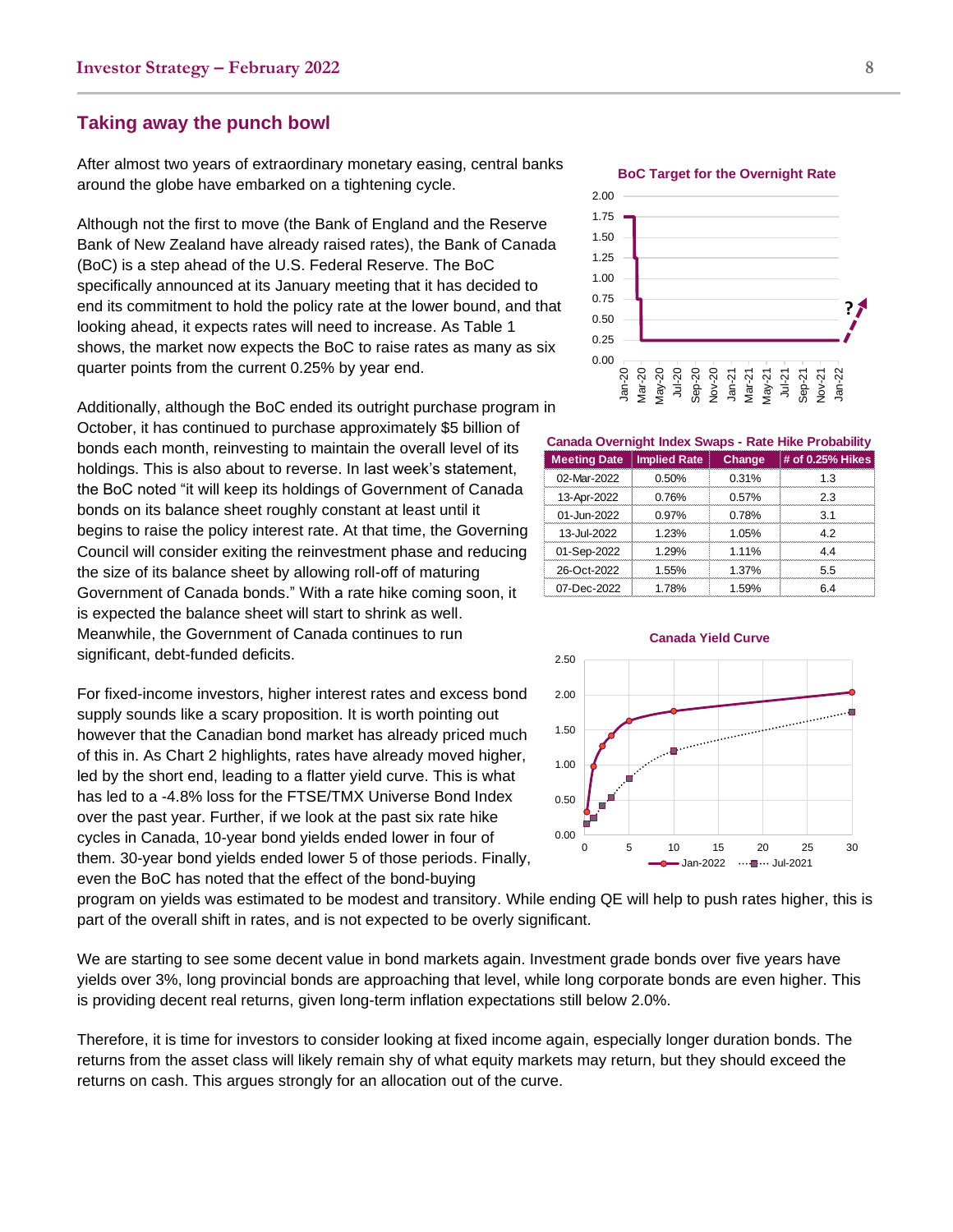### **Capital versus labour**

Perhaps one of the most important trends to watch is one of the longest-lasting ones, and probably the hardest to measure.

The Reagan/Thatcher era began in 1980 ushering in policies that, in general, favoured capital over labour. Unions and collective bargaining were on the decline, and workers were less likely to spend careers at one employer. Wage growth for workers started to slow. Consider the U.S. minimum wage, for example, which, between 1968 and 1992 grew at an annualized rate of 5.5%, but in the 30 years since has only grown at a 1.8% annualized pace. Have regional minimum wages become a more important measure? Yes, but as we said … hard to measure.

The tax code also continuously evolved to favour income from investment as opposed to income from labour. Consider that capital gains are taxed at half the rate of ordinary income, and in the U.S. there are considerable loopholes, such as property



#### '68 '72 '76 '80 '84 '88 '92 '96 '00 '04 '08 '12 '16 '20

"1031 rollover" which allows investors to sell a building and not pay gains if the proceeds are re-invested into another building. Meanwhile, personal income taxes (measured in the U.S.) have dropped considerably since 1980 for the top tax bracket but have risen for the lowest marginal rate.

Have we started to see the tide turn here? Many regions have started raising their minimum wages and the longstagnated wage growth numbers have started to pick up. While anecdotal, we have also been noticing more union settlements like that of **Deere's recently**, which awarded immediate 10% increase in pay, more pension benefits, and 5% annual wage hikes, not to mention higher productivity bonuses.

We will not discuss concepts like Modern Monetary Theory or Universal Basic Income at length in this strategy, but these views seem to be gaining more and more traction among economic and political circles. We will note that the narrative seems to be shifting towards those populist lines of thinking, especially while data like the Gini coefficient, measuring the gap between rich and poor, seems to be gaining increased traction.

The reason we bring this trend up, is that when labour is gaining the advantage, generally capital is giving it up. This will have implications for inflation overall and will hit industries and companies that are dependent on labour more than those that are not. Fixed revenue streams should be avoided in favour of inflation-adjusted ones. Portfolio construction and capital allocation will have to be adjusted accordingly if this trend proves to be a meaningful reversal of the last 40 years.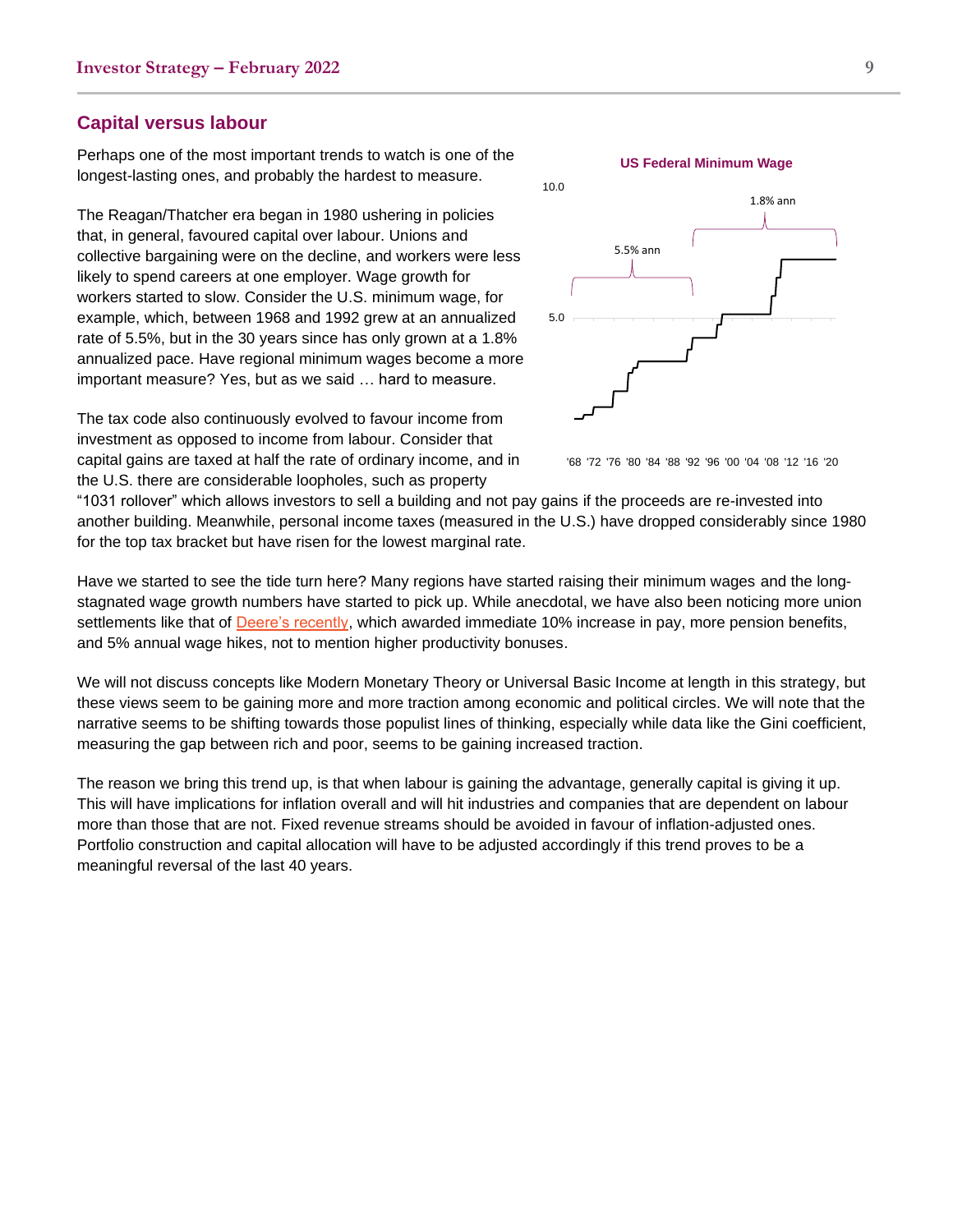# **Portfolio implications**

While some of the shifts we discussed are cyclical – like the bond markets and rate cycles or shifts in earnings expectations and growth premiums – some are also secular and could shape the way that the capital markets behave for decades to come.

There are a generation of investors now who have never been rewarded for diversification. Sure, bonds have had a positive 3% 10-year return, and it is reasonably hard to find an asset class with a negative 10-year return (Gold and South American equities, however…), but why bother when the NASDAQ is so easy? Just buy the dip, right?

Well, the time when it is hardest to argue to do something different is often the time to *at least* re-assess the situation.

The NASDAQ has more than doubled the century-plus average

annual returns for equities of about 10%, the broader S&P500 has done 50% better than that measure. Will that continue? Perhaps, but we hope that this report has highlighted some of the potential trend changes on the horizon and will prompt a review of your diversification in case the trends are indeed changing.